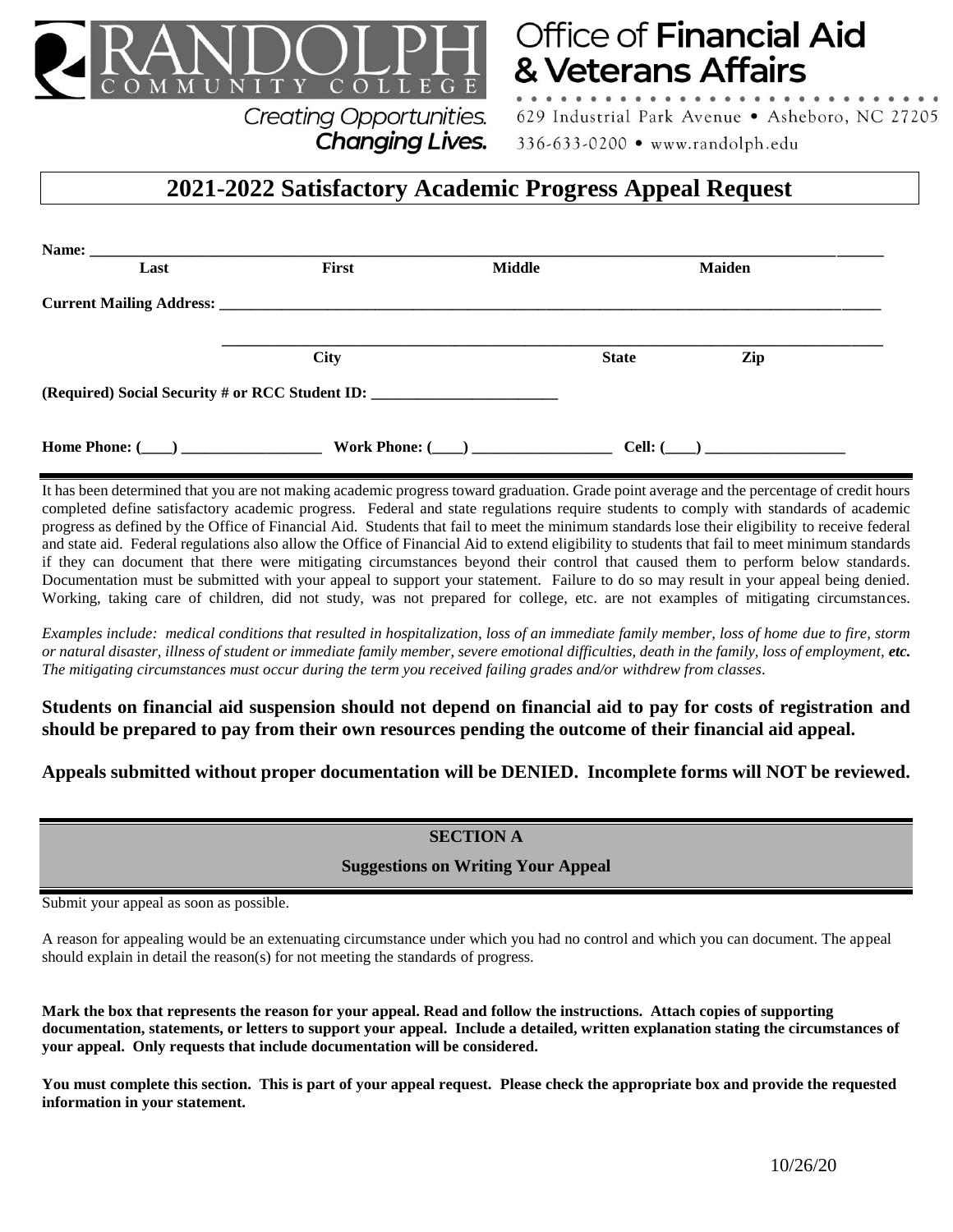| <b>SECTION B</b>                                                                                                                                                                                                                           |             |             |  |  |
|--------------------------------------------------------------------------------------------------------------------------------------------------------------------------------------------------------------------------------------------|-------------|-------------|--|--|
| Please indicate the semester you are appealing to have your financial aid reinstated:                                                                                                                                                      |             |             |  |  |
| <b>Fall 2021</b>                                                                                                                                                                                                                           | Spring 2022 | Summer 2022 |  |  |
| <b>SECTION C</b>                                                                                                                                                                                                                           |             |             |  |  |
| Please indicate the reason you are appealing to have your financial aid reinstated:                                                                                                                                                        |             |             |  |  |
| <b>Appeal Categories</b>                                                                                                                                                                                                                   |             |             |  |  |
| <b>Death of an immediate family member.</b> (Immediate family member is a grandparent, parent, child, spouse, brother or sister.)<br>$\mathbb{R}^n$<br>Other relatives such as uncles, aunts and cousins are not immediate family members. |             |             |  |  |
| Explain the circumstances as to how their death affected your academic performance. Was this an unexpected death? Did their death                                                                                                          |             |             |  |  |

occur during the semester you became deficient? What role did you play in their care? Were you the primary caregiver for this person and what was the reason you chose to be the caregiver? Include in your statement the deceased's name and their relationship to you. **Required Document Examples: Provide a photocopy of the death certificate, obituary notice or letter from the funeral home.**

\_\_\_\_\_\_\_\_\_\_\_\_\_\_\_\_\_\_\_\_\_\_\_\_\_\_\_\_\_\_\_\_\_\_\_\_\_\_\_\_\_\_\_\_\_\_\_\_\_\_\_\_\_\_\_\_\_\_\_\_\_\_\_\_\_\_\_\_\_\_\_\_\_\_\_\_\_\_\_\_\_\_\_\_\_\_\_\_\_\_\_\_\_ \_\_\_\_\_\_\_\_\_\_\_\_\_\_\_\_\_\_\_\_\_\_\_\_\_\_\_\_\_\_\_\_\_\_\_\_\_\_\_\_\_\_\_\_\_\_\_\_\_\_\_\_\_\_\_\_\_\_\_\_\_\_\_\_\_\_\_\_\_\_\_\_\_\_\_\_\_\_\_\_\_\_\_\_\_\_\_\_\_\_\_\_\_ \_\_\_\_\_\_\_\_\_\_\_\_\_\_\_\_\_\_\_\_\_\_\_\_\_\_\_\_\_\_\_\_\_\_\_\_\_\_\_\_\_\_\_\_\_\_\_\_\_\_\_\_\_\_\_\_\_\_\_\_\_\_\_\_\_\_\_\_\_\_\_\_\_\_\_\_\_\_\_\_\_\_\_\_\_\_\_\_\_\_\_\_\_ \_\_\_\_\_\_\_\_\_\_\_\_\_\_\_\_\_\_\_\_\_\_\_\_\_\_\_\_\_\_\_\_\_\_\_\_\_\_\_\_\_\_\_\_\_\_\_\_\_\_\_\_\_\_\_\_\_\_\_\_\_\_\_\_\_\_\_\_\_\_\_\_\_\_\_\_\_\_\_\_\_\_\_\_\_\_\_\_\_\_\_\_\_ \_\_\_\_\_\_\_\_\_\_\_\_\_\_\_\_\_\_\_\_\_\_\_\_\_\_\_\_\_\_\_\_\_\_\_\_\_\_\_\_\_\_\_\_\_\_\_\_\_\_\_\_\_\_\_\_\_\_\_\_\_\_\_\_\_\_\_\_\_\_\_\_\_\_\_\_\_\_\_\_\_\_\_\_\_\_\_\_\_\_\_\_\_ \_\_\_\_\_\_\_\_\_\_\_\_\_\_\_\_\_\_\_\_\_\_\_\_\_\_\_\_\_\_\_\_\_\_\_\_\_\_\_\_\_\_\_\_\_\_\_\_\_\_\_\_\_\_\_\_\_\_\_\_\_\_\_\_\_\_\_\_\_\_\_\_\_\_\_\_\_\_\_\_\_\_\_\_\_\_\_\_\_\_\_\_\_ \_\_\_\_\_\_\_\_\_\_\_\_\_\_\_\_\_\_\_\_\_\_\_\_\_\_\_\_\_\_\_\_\_\_\_\_\_\_\_\_\_\_\_\_\_\_\_\_\_\_\_\_\_\_\_\_\_\_\_\_\_\_\_\_\_\_\_\_\_\_\_\_\_\_\_\_\_\_\_\_\_\_\_\_\_\_\_\_\_\_\_\_\_ \_\_\_\_\_\_\_\_\_\_\_\_\_\_\_\_\_\_\_\_\_\_\_\_\_\_\_\_\_\_\_\_\_\_\_\_\_\_\_\_\_\_\_\_\_\_\_\_\_\_\_\_\_\_\_\_\_\_\_\_\_\_\_\_\_\_\_\_\_\_\_\_\_\_\_\_\_\_\_\_\_\_\_\_\_\_\_\_\_\_\_\_\_

**Illness or injury.** You, your spouse, or your dependent children, were injured or ill for an extended period of time. Explain at what time the injury or illness occurred in relationship to your enrollment.

Who was ill or injured? How long was this person ill or injured? What were the restrictions, if any? Why was this person (if this person was not you) unable to care for his/her self while you attended classes? Provide names of the people who were ill or injured and their relationship to you.

\_\_\_\_\_\_\_\_\_\_\_\_\_\_\_\_\_\_\_\_\_\_\_\_\_\_\_\_\_\_\_\_\_\_\_\_\_\_\_\_\_\_\_\_\_\_\_\_\_\_\_\_\_\_\_\_\_\_\_\_\_\_\_\_\_\_\_\_\_\_\_\_\_\_\_\_\_\_\_\_\_\_\_\_\_\_\_\_\_\_\_\_\_

\_\_\_\_\_\_\_\_\_\_\_\_\_\_\_\_\_\_\_\_\_\_\_\_\_\_\_\_\_\_\_\_\_\_\_\_\_\_\_\_\_\_\_\_\_\_\_\_\_\_\_\_\_\_\_\_\_\_\_\_\_\_\_\_\_\_\_\_\_\_\_\_\_\_\_\_\_\_\_\_\_\_\_\_\_\_\_\_\_\_\_\_\_ \_\_\_\_\_\_\_\_\_\_\_\_\_\_\_\_\_\_\_\_\_\_\_\_\_\_\_\_\_\_\_\_\_\_\_\_\_\_\_\_\_\_\_\_\_\_\_\_\_\_\_\_\_\_\_\_\_\_\_\_\_\_\_\_\_\_\_\_\_\_\_\_\_\_\_\_\_\_\_\_\_\_\_\_\_\_\_\_\_\_\_\_\_ \_\_\_\_\_\_\_\_\_\_\_\_\_\_\_\_\_\_\_\_\_\_\_\_\_\_\_\_\_\_\_\_\_\_\_\_\_\_\_\_\_\_\_\_\_\_\_\_\_\_\_\_\_\_\_\_\_\_\_\_\_\_\_\_\_\_\_\_\_\_\_\_\_\_\_\_\_\_\_\_\_\_\_\_\_\_\_\_\_\_\_\_\_ \_\_\_\_\_\_\_\_\_\_\_\_\_\_\_\_\_\_\_\_\_\_\_\_\_\_\_\_\_\_\_\_\_\_\_\_\_\_\_\_\_\_\_\_\_\_\_\_\_\_\_\_\_\_\_\_\_\_\_\_\_\_\_\_\_\_\_\_\_\_\_\_\_\_\_\_\_\_\_\_\_\_\_\_\_\_\_\_\_\_\_\_\_ \_\_\_\_\_\_\_\_\_\_\_\_\_\_\_\_\_\_\_\_\_\_\_\_\_\_\_\_\_\_\_\_\_\_\_\_\_\_\_\_\_\_\_\_\_\_\_\_\_\_\_\_\_\_\_\_\_\_\_\_\_\_\_\_\_\_\_\_\_\_\_\_\_\_\_\_\_\_\_\_\_\_\_\_\_\_\_\_\_\_\_\_\_ \_\_\_\_\_\_\_\_\_\_\_\_\_\_\_\_\_\_\_\_\_\_\_\_\_\_\_\_\_\_\_\_\_\_\_\_\_\_\_\_\_\_\_\_\_\_\_\_\_\_\_\_\_\_\_\_\_\_\_\_\_\_\_\_\_\_\_\_\_\_\_\_\_\_\_\_\_\_\_\_\_\_\_\_\_\_\_\_\_\_\_\_\_

**Required Document Examples: Provide medical records, bills or doctor's statement.**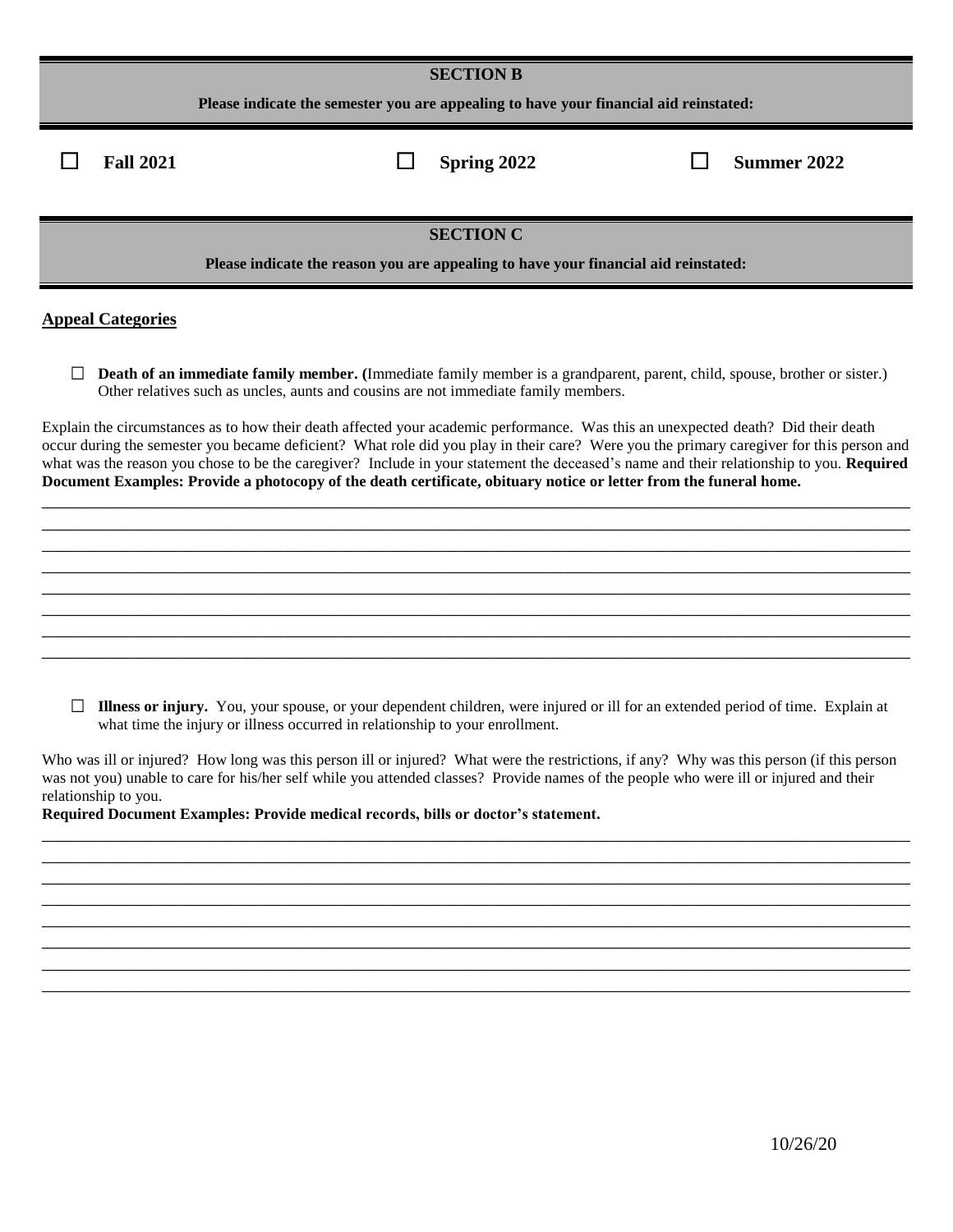**Change in academic program/Previously graduated from a program at RCC.** You have changed academic programs or have previously graduated from a program at RCC. As a result, you have exceeded the maximum allowable semesters as per RCC's Financial Aid Satisfactory Academic Progress Policy.

Explain your reason for changing majors or attempting an additional degree. In your explanation, include how many hours from your previous major will transfer into your new degree. How many hours do you still need to complete this new major?

\_\_\_\_\_\_\_\_\_\_\_\_\_\_\_\_\_\_\_\_\_\_\_\_\_\_\_\_\_\_\_\_\_\_\_\_\_\_\_\_\_\_\_\_\_\_\_\_\_\_\_\_\_\_\_\_\_\_\_\_\_\_\_\_\_\_\_\_\_\_\_\_\_\_\_\_\_\_\_\_\_\_\_\_\_\_\_\_\_\_\_\_\_

**Extenuating circumstances.** You experienced an unusual situation over which you had no control. This unusual situation is not one of the categories above. Automobile accident, automobile breakdown, marital conflicts are some examples of extenuating circumstances.

Explain the unusual situation and how it affected your studies. Include in your statement what actions you took to successfully complete the classes (i.e., Did you seek tutoring? Why did you drop or fail the class?) When did you decide that you would drop the class or that you would fail the class?

\_\_\_\_\_\_\_\_\_\_\_\_\_\_\_\_\_\_\_\_\_\_\_\_\_\_\_\_\_\_\_\_\_\_\_\_\_\_\_\_\_\_\_\_\_\_\_\_\_\_\_\_\_\_\_\_\_\_\_\_\_\_\_\_\_\_\_\_\_\_\_\_\_\_\_\_\_\_\_\_\_\_\_\_\_\_\_\_\_\_\_\_\_ \_\_\_\_\_\_\_\_\_\_\_\_\_\_\_\_\_\_\_\_\_\_\_\_\_\_\_\_\_\_\_\_\_\_\_\_\_\_\_\_\_\_\_\_\_\_\_\_\_\_\_\_\_\_\_\_\_\_\_\_\_\_\_\_\_\_\_\_\_\_\_\_\_\_\_\_\_\_\_\_\_\_\_\_\_\_\_\_\_\_\_\_\_ \_\_\_\_\_\_\_\_\_\_\_\_\_\_\_\_\_\_\_\_\_\_\_\_\_\_\_\_\_\_\_\_\_\_\_\_\_\_\_\_\_\_\_\_\_\_\_\_\_\_\_\_\_\_\_\_\_\_\_\_\_\_\_\_\_\_\_\_\_\_\_\_\_\_\_\_\_\_\_\_\_\_\_\_\_\_\_\_\_\_\_\_\_ \_\_\_\_\_\_\_\_\_\_\_\_\_\_\_\_\_\_\_\_\_\_\_\_\_\_\_\_\_\_\_\_\_\_\_\_\_\_\_\_\_\_\_\_\_\_\_\_\_\_\_\_\_\_\_\_\_\_\_\_\_\_\_\_\_\_\_\_\_\_\_\_\_\_\_\_\_\_\_\_\_\_\_\_\_\_\_\_\_\_\_\_\_ \_\_\_\_\_\_\_\_\_\_\_\_\_\_\_\_\_\_\_\_\_\_\_\_\_\_\_\_\_\_\_\_\_\_\_\_\_\_\_\_\_\_\_\_\_\_\_\_\_\_\_\_\_\_\_\_\_\_\_\_\_\_\_\_\_\_\_\_\_\_\_\_\_\_\_\_\_\_\_\_\_\_\_\_\_\_\_\_\_\_\_\_\_ \_\_\_\_\_\_\_\_\_\_\_\_\_\_\_\_\_\_\_\_\_\_\_\_\_\_\_\_\_\_\_\_\_\_\_\_\_\_\_\_\_\_\_\_\_\_\_\_\_\_\_\_\_\_\_\_\_\_\_\_\_\_\_\_\_\_\_\_\_\_\_\_\_\_\_\_\_\_\_\_\_\_\_\_\_\_\_\_\_\_\_\_\_ \_\_\_\_\_\_\_\_\_\_\_\_\_\_\_\_\_\_\_\_\_\_\_\_\_\_\_\_\_\_\_\_\_\_\_\_\_\_\_\_\_\_\_\_\_\_\_\_\_\_\_\_\_\_\_\_\_\_\_\_\_\_\_\_\_\_\_\_\_\_\_\_\_\_\_\_\_\_\_\_\_\_\_\_\_\_\_\_\_\_\_\_\_ \_\_\_\_\_\_\_\_\_\_\_\_\_\_\_\_\_\_\_\_\_\_\_\_\_\_\_\_\_\_\_\_\_\_\_\_\_\_\_\_\_\_\_\_\_\_\_\_\_\_\_\_\_\_\_\_\_\_\_\_\_\_\_\_\_\_\_\_\_\_\_\_\_\_\_\_\_\_\_\_\_\_\_\_\_\_\_\_\_\_\_\_\_

**Required Document Examples: Provide documentation from a psychiatrist, doctor, psychologist, or court official etc...**

### **SECTION D**

**Please indicate your plan of action according to the reason for your appeal:**

**Have you previously submitted an appeal? \_\_\_\_\_\_\_\_ If so, please give a brief statement in regards to your current appeal.** 

\_\_\_\_\_\_\_\_\_\_\_\_\_\_\_\_\_\_\_\_\_\_\_\_\_\_\_\_\_\_\_\_\_\_\_\_\_\_\_\_\_\_\_\_\_\_\_\_\_\_\_\_\_\_\_\_\_\_\_\_\_\_\_\_\_\_\_\_\_\_\_\_\_\_\_\_\_\_\_\_\_\_\_\_\_\_\_\_\_\_\_\_\_

 $\mathcal{L}_\mathcal{L} = \{ \mathcal{L}_\mathcal{L} = \{ \mathcal{L}_\mathcal{L} = \{ \mathcal{L}_\mathcal{L} = \{ \mathcal{L}_\mathcal{L} = \{ \mathcal{L}_\mathcal{L} = \{ \mathcal{L}_\mathcal{L} = \{ \mathcal{L}_\mathcal{L} = \{ \mathcal{L}_\mathcal{L} = \{ \mathcal{L}_\mathcal{L} = \{ \mathcal{L}_\mathcal{L} = \{ \mathcal{L}_\mathcal{L} = \{ \mathcal{L}_\mathcal{L} = \{ \mathcal{L}_\mathcal{L} = \{ \mathcal{L}_\mathcal{$ 

**Describe the actions you have taken to meet your responsibilities as a student during the time you experienced your mitigating circumstances.**

\_\_\_\_\_\_\_\_\_\_\_\_\_\_\_\_\_\_\_\_\_\_\_\_\_\_\_\_\_\_\_\_\_\_\_\_\_\_\_\_\_\_\_\_\_\_\_\_\_\_\_\_\_\_\_\_\_\_\_\_\_\_\_\_\_\_\_\_\_\_\_\_\_\_\_\_\_\_\_\_\_\_\_\_\_\_\_\_\_\_\_\_\_ \_\_\_\_\_\_\_\_\_\_\_\_\_\_\_\_\_\_\_\_\_\_\_\_\_\_\_\_\_\_\_\_\_\_\_\_\_\_\_\_\_\_\_\_\_\_\_\_\_\_\_\_\_\_\_\_\_\_\_\_\_\_\_\_\_\_\_\_\_\_\_\_\_\_\_\_\_\_\_\_\_\_\_\_\_\_\_\_\_\_\_\_\_ \_\_\_\_\_\_\_\_\_\_\_\_\_\_\_\_\_\_\_\_\_\_\_\_\_\_\_\_\_\_\_\_\_\_\_\_\_\_\_\_\_\_\_\_\_\_\_\_\_\_\_\_\_\_\_\_\_\_\_\_\_\_\_\_\_\_\_\_\_\_\_\_\_\_\_\_\_\_\_\_\_\_\_\_\_\_\_\_\_\_\_\_\_ \_\_\_\_\_\_\_\_\_\_\_\_\_\_\_\_\_\_\_\_\_\_\_\_\_\_\_\_\_\_\_\_\_\_\_\_\_\_\_\_\_\_\_\_\_\_\_\_\_\_\_\_\_\_\_\_\_\_\_\_\_\_\_\_\_\_\_\_\_\_\_\_\_\_\_\_\_\_\_\_\_\_\_\_\_\_\_\_\_\_\_\_\_ \_\_\_\_\_\_\_\_\_\_\_\_\_\_\_\_\_\_\_\_\_\_\_\_\_\_\_\_\_\_\_\_\_\_\_\_\_\_\_\_\_\_\_\_\_\_\_\_\_\_\_\_\_\_\_\_\_\_\_\_\_\_\_\_\_\_\_\_\_\_\_\_\_\_\_\_\_\_\_\_\_\_\_\_\_\_\_\_\_\_\_\_\_ \_\_\_\_\_\_\_\_\_\_\_\_\_\_\_\_\_\_\_\_\_\_\_\_\_\_\_\_\_\_\_\_\_\_\_\_\_\_\_\_\_\_\_\_\_\_\_\_\_\_\_\_\_\_\_\_\_\_\_\_\_\_\_\_\_\_\_\_\_\_\_\_\_\_\_\_\_\_\_\_\_\_\_\_\_\_\_\_\_\_\_\_\_

\_\_\_\_\_\_\_\_\_\_\_\_\_\_\_\_\_\_\_\_\_\_\_\_\_\_\_\_\_\_\_\_\_\_\_\_\_\_\_\_\_\_\_\_\_\_\_\_\_\_\_\_\_\_\_\_\_\_\_\_\_\_\_\_\_\_\_\_\_\_\_\_\_\_\_\_\_\_\_\_\_\_\_\_\_\_\_\_\_\_\_\_\_ \_\_\_\_\_\_\_\_\_\_\_\_\_\_\_\_\_\_\_\_\_\_\_\_\_\_\_\_\_\_\_\_\_\_\_\_\_\_\_\_\_\_\_\_\_\_\_\_\_\_\_\_\_\_\_\_\_\_\_\_\_\_\_\_\_\_\_\_\_\_\_\_\_\_\_\_\_\_\_\_\_\_\_\_\_\_\_\_\_\_\_\_\_ \_\_\_\_\_\_\_\_\_\_\_\_\_\_\_\_\_\_\_\_\_\_\_\_\_\_\_\_\_\_\_\_\_\_\_\_\_\_\_\_\_\_\_\_\_\_\_\_\_\_\_\_\_\_\_\_\_\_\_\_\_\_\_\_\_\_\_\_\_\_\_\_\_\_\_\_\_\_\_\_\_\_\_\_\_\_\_\_\_\_\_\_\_ \_\_\_\_\_\_\_\_\_\_\_\_\_\_\_\_\_\_\_\_\_\_\_\_\_\_\_\_\_\_\_\_\_\_\_\_\_\_\_\_\_\_\_\_\_\_\_\_\_\_\_\_\_\_\_\_\_\_\_\_\_\_\_\_\_\_\_\_\_\_\_\_\_\_\_\_\_\_\_\_\_\_\_\_\_\_\_\_\_\_\_\_\_ \_\_\_\_\_\_\_\_\_\_\_\_\_\_\_\_\_\_\_\_\_\_\_\_\_\_\_\_\_\_\_\_\_\_\_\_\_\_\_\_\_\_\_\_\_\_\_\_\_\_\_\_\_\_\_\_\_\_\_\_\_\_\_\_\_\_\_\_\_\_\_\_\_\_\_\_\_\_\_\_\_\_\_\_\_\_\_\_\_\_\_\_\_

**Describe what changes will now enable you to meet the academic progress requirements in your next term of enrollment.**